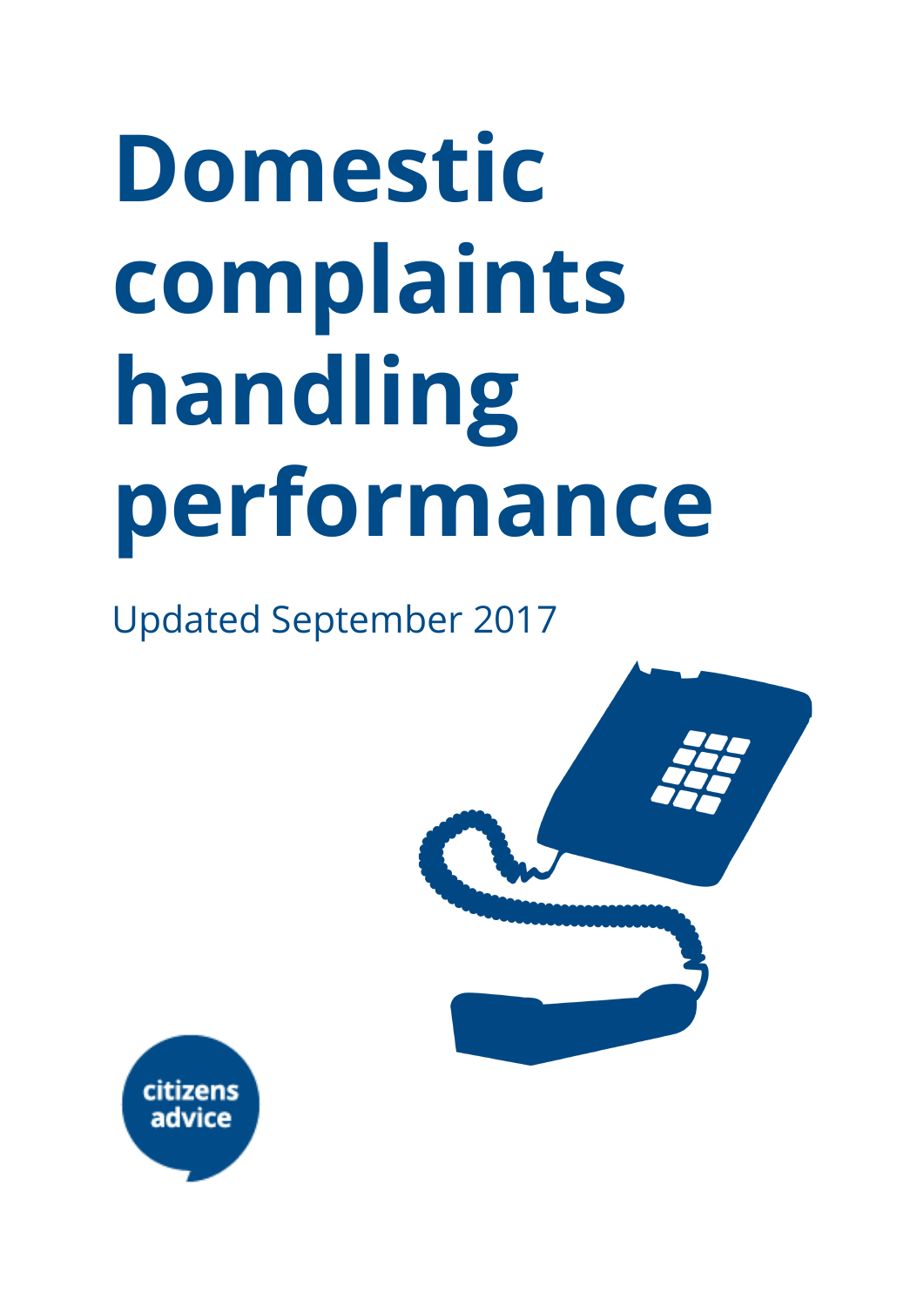# <span id="page-1-0"></span>**Contents**

| <b>Contents</b>                                            |                   |
|------------------------------------------------------------|-------------------|
| <b>Summary</b>                                             | 3                 |
| <b>Methodology</b>                                         | 3                 |
|                                                            | 5                 |
| <b>Complaints handling performance data</b>                | 6                 |
| Complaints handling data, June 2015 to date                | 6                 |
| Complaints handling data, 2012 - 2015                      | 7                 |
| <b>Complaints handling league tables</b>                   | 8                 |
| Complaints handling league table, July to September 2016   | 8                 |
| Complaints handling league table, April to June 2016       | 10                |
| Complaints handling league table, January to March 2016    | 11                |
| Complaints handling league table, October to December 2015 | $12 \overline{ }$ |
| Complaints handling league table, July to September 2015   | 13                |
| Complaints handling league table, April to June 2015       | 14                |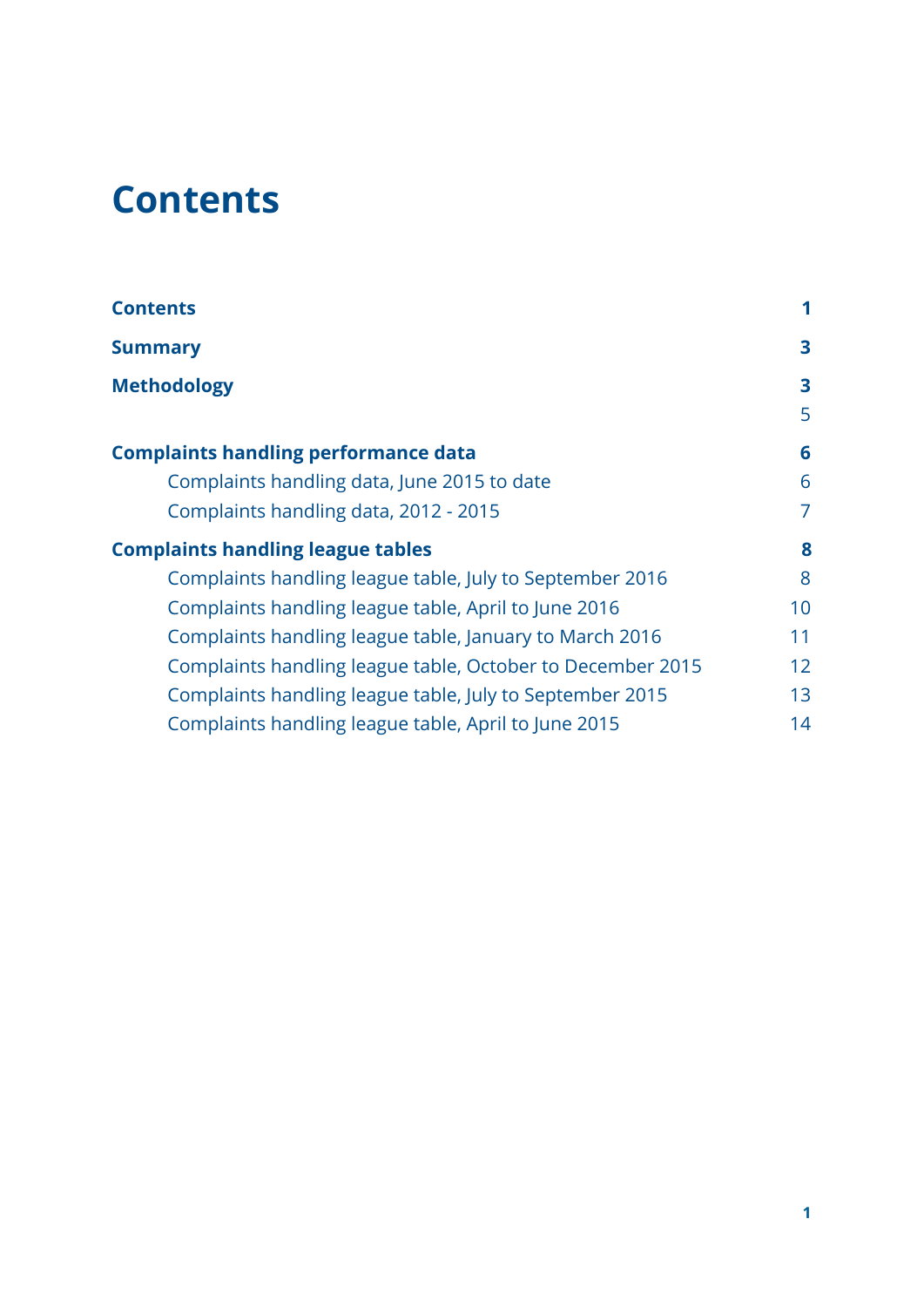# <span id="page-2-1"></span>**Summary**

Citizens Advice has a statutory remit to publish the energy supplier performance data. Citizens Advice took over this role on 1 April 2014 when Consumer Futures became part of Citizens Advice and Citizens Advice Scotland.

Between 2014 and 2016, Citizens Advice published a quarterly complaints handling league table which compared how domestic energy suppliers rank on handling complaints from best to worst.

In December 2016 we launched our new [energy supplier rating](https://www.citizensadvice.org.uk/about-us/how-citizens-advice-works/citizens-advice-consumer-work/supplier-performance/energy-supplier-performance/compare-domestic-energy-suppliers-customer-service/) which incorporates complaints handling data alongside other performance measures. The complaints handling league table will no longer be published separately, but we will update complaints handling performance data in this document to provide an ongoing record of complaints performance.

# <span id="page-2-0"></span>**Methodology**

#### **Market coverage**

Since April 2015, we have published performance data for suppliers with more than 50,000 customers. From December 2012 to March 2015 there is data available for the six largest energy suppliers only.

## **Weightings**

The performance model represents weighted complaints made to the independent bodies, who are Citizens Advice Consumer Service, The Extra Help Unit, and Ombudsman Services:Energy.

Weightings have been allocated to reflect the seriousness of the complaint and the time and effort spent by the consumer to get their problem resolved. The weightings in the model place greater emphasis on situations where the consumer has had to repeatedly contact their supplier, or another agency, because the company had failed to deal with their problem. The measures used in the model are outlined below along with their weightings.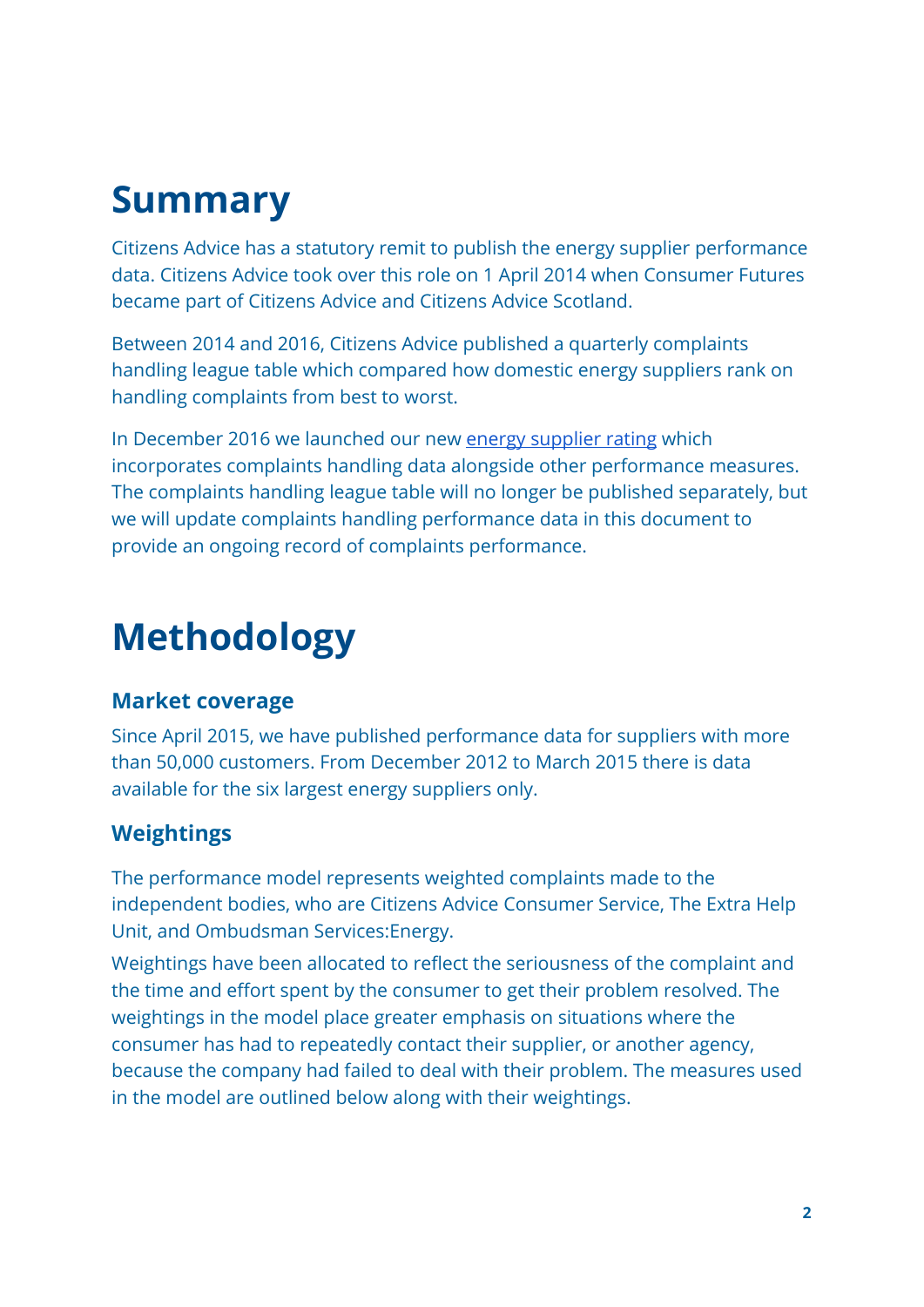| <b>Case type</b>                                                                                 | <b>Definition</b>                                                                                                                                                                                                                                                                                                                                                                                                                                                                                                                          | <b>Weighting</b> |
|--------------------------------------------------------------------------------------------------|--------------------------------------------------------------------------------------------------------------------------------------------------------------------------------------------------------------------------------------------------------------------------------------------------------------------------------------------------------------------------------------------------------------------------------------------------------------------------------------------------------------------------------------------|------------------|
| <b>Citizens Advice</b><br>Consumer<br>Service advice<br>cases                                    | These are cases where a consumer has sought<br>independent advice or help (not information)<br>from Citizens Advice Consumer Service, Please<br>note that due to data protection issues it is not<br>possible for suppliers to have full visibility of<br>these cases.                                                                                                                                                                                                                                                                     | 10               |
| <b>Citizens Advice</b><br>Consumer<br><b>Service cases</b><br>referred to<br>energy<br>companies | These are more serious cases received which are<br>referred to the supplier's dedicated complaint<br>handling team. These include cases where after<br>an initial contact with Citizens Advice Consumer<br>Service the consumer has followed the advice<br>provided and the supplier has not resolved their<br>issue in a reasonable time period. It also includes<br>cases where consumers who have already<br>progressed through or part-way through the<br>company's complaint procedures and are not<br>getting reasonable resolution. | 25               |
| Complaints<br>received by<br><b>Extra Help</b><br>Unit*                                          | These are complaints from vulnerable consumers<br>that have been referred from Citizens Advice<br>consumer service to the Extra Help Unit (EHU)<br>where a consumer who is vulnerable, has been<br>disconnected or is at risk of disconnection or<br>needs support due to the complexity of the case<br>and has previously tried to resolve their<br>complaint with their supplier and has been<br>unable to do so.                                                                                                                        | 25               |
| <b>Cases received</b><br>by<br>Ombudsman<br>Services:<br><b>Energy</b>                           | These are cases accepted by Ombudsman<br>Services: Energy, the industry alternative dispute<br>resolution scheme, because the consumer has<br>been unable to get their complaint resolved for<br>more than eight weeks.                                                                                                                                                                                                                                                                                                                    | 30               |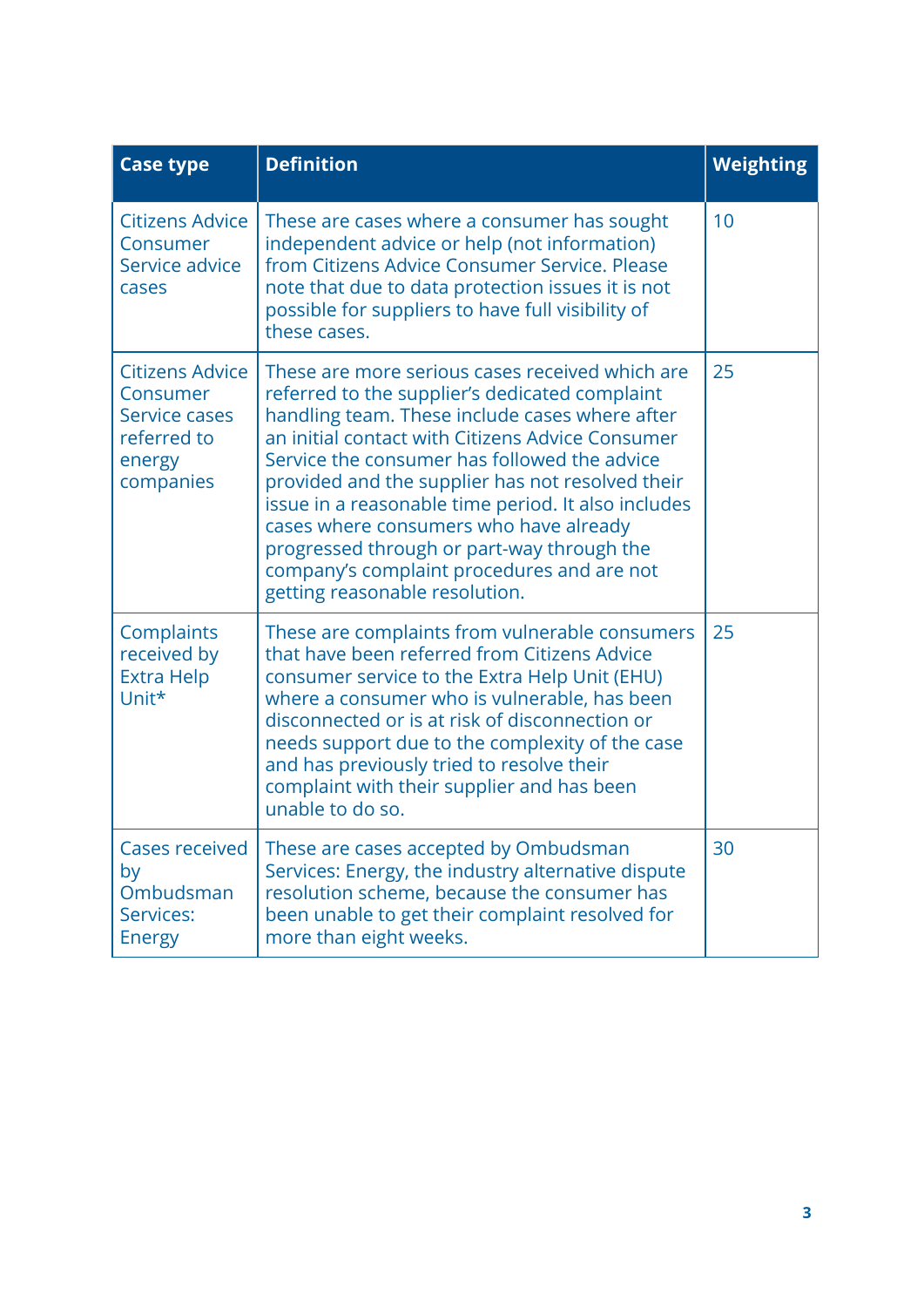## **Calculation of ratios**

The number of domestic cases received about each company for each of the case types is multiplied by the weighting factor and then divided by each company's number of domestic customers.<sup>1</sup>

The figure is then multiplied by 100,000 to give a ratio per 100,000 customers.

The total measures for each company are then combined to produce an overall ratio. The ratios are produced on a quarterly basis.

#### <span id="page-4-0"></span>**Brand names and white labels**

Complaints league table data includes data for related brand names and any white label brands operated by the supplier.

- 1. SSE data includes Atlantic, Scottish Hydro Electric, Southern Electric, SWALEC, Ebico (pre March 2017) and Marks and Spencer.
- 2. British Gas data includes Scottish Gas and Sainsbury's Energy.
- 3. Ecotricity data includes Glide.
- 4. OVO data includes Southend Energy, Peterborough Energy, Fairerpower and Energy SW.
- 5. Robin Hood Energy data includes White Rose Energy, Brighter World, The Energy Deal, LECCy and Ebico (post March 2017).
- 6. Co-operative Energy data includes GB Energy (from March 2017).

<sup>1</sup> Customer numbers provided to Ofgem by suppliers as per their social obligations reporting requirements.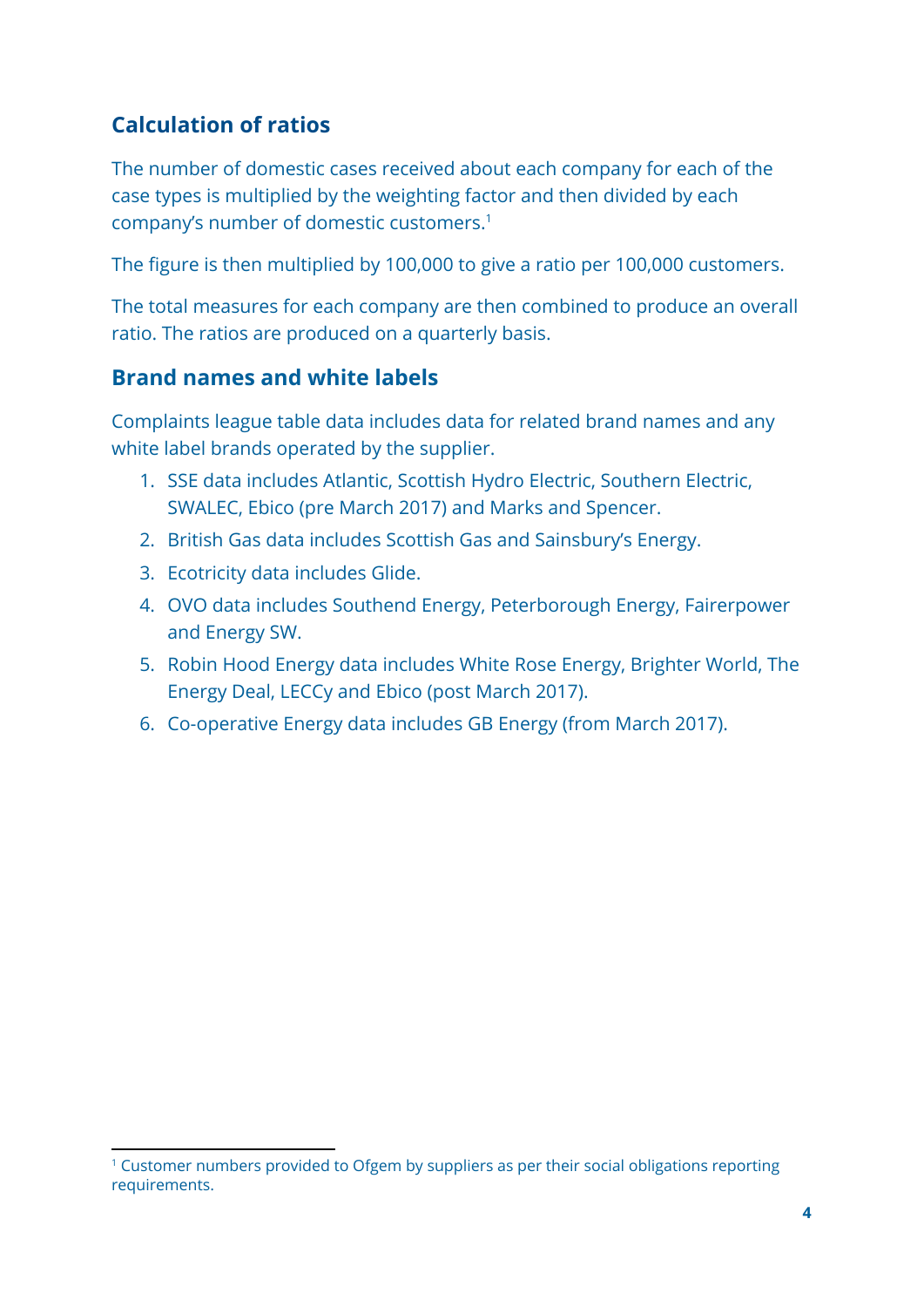# **Complaints handling performance data**

#### **Table 1. Complaints ratio per 100,000 customers, June 2015 to date**

This tables show the complaints handling performance by suppliers over time, and will be updated quarterly.

|                          | 2015  |            |        | 2016       |        |            |            | 2017       |            |
|--------------------------|-------|------------|--------|------------|--------|------------|------------|------------|------------|
| <b>Energy Supplier</b>   | Jun   | <b>Sep</b> | Dec    | <b>Mar</b> | Jun    | <b>Sep</b> | <b>Dec</b> | <b>Mar</b> | <b>Jun</b> |
| <b>British Gas</b>       | 82.8  | 86.4       | 65.3   | 69.0       | 79.5   | 79.0       | 81.1       | 97.3       | 100.4      |
| Co-operative             | 645.1 | 1584.1     | 1148.8 | 819.3      | 850.3  | 679.1      | 713.0      | 475.7      | 405.6      |
| ΙE                       |       | 55.7       | 74.1   | 54.0       | 35.8   | 27.0       | 70.2       | 50.8       | 15.8       |
| E.ON                     | 88.8  | 89.9       | 88.9   | 91.1       | 85.8   | 83.4       | 90.0       | 111.2      | 116.3      |
| Economy                  | 141.3 | 110.4      | 147.4  | 189.9      | 178.3  | 420.4      | 284.5      | 307.7      | 328.80     |
| Ecotricity               | 70.2  | 124.8      | 98.8   | 74.8       | 176.7  | 164.5      | 134.4      | 144.5      | 175.3      |
| <b>EDF</b> Energy        | 64.3  | 43.3       | 34.5   | 35.4       | 30.5   | 32.1       | 34.8       | 42.2       | 47.8       |
| <b>Extra Energy</b>      | 769.5 | 1164.4     | 1553.7 | 1682.0     | 1791.2 | 1505.7     | 1447.1     | 1,915.8    | 2,393.7    |
| <b>First Utility</b>     | 420.6 | 455.9      | 367.2  | 308.4      | 281.0  | 228.6      | 232.1      | 267.6      | 368.2      |
| <b>Flow Energy</b>       | 169.7 | 227.1      | 89.0   | 32.6       | 132.9  | 120.4      | 175.2      | 133.60     | 178.8      |
| <b>Good Energy</b>       | 91.2  | 149.4      | 97.2   | 92.2       | 153.2  | 176.6      | 90.7       | 193.6      | 249.5      |
| <b>Green Star</b>        | 97.4  | 49.1       | 133.4  | 153.6      | 265.0  | 459.9      | 489.2      | 361.5      | 420.4      |
| <b>iSupply</b>           |       |            |        | 607.1      | 347.2  | 818.5      | 554.8      | 665.3      | 690.7      |
| npower                   | 577.1 | 690.1      | 565.4  | 652.8      | 383.4  | 266.9      | 279.5      | 343.5      | 291.7      |
| <b>OVO</b>               | 122.5 | 137.1      | 102.6  | 90.0       | 91.7   | 90.3       | 102.4      | 113.2      | 128.5      |
| <b>PFP Energy</b>        |       |            |        |            |        | 19.0       | 13.5       | 84.5       | 49.6       |
| <b>Robin Hood Energy</b> |       |            |        |            |        |            | 100.2      | 329.5      | 368.20     |
| ScottishPower            | 944.3 | 740.3      | 567.9  | 558.3      | 571.5  | 446.3      | 397.4      | 261.6      | 476.9      |
| So Energy                |       |            |        |            |        |            |            |            | 16.8       |
| Spark Energy             | 518.2 | 482.8      | 304.1  | 414.7      | 371.9  | 438.6      | 463.1      | 596        | 485.4      |
| <b>SSE</b>               | 47.7  | 38.9       | 34.9   | 28.4       | 22.5   | 27.2       | 20.5       | 27.1       | 33.7       |
| Utilita                  | 116.0 | 98.3       | 126.7  | 232.7      | 95.6   | 112.9      | 212.5      | 234        | 153.6      |
| <b>Utility Warehouse</b> | 118.6 | 118.1      | 91.2   | 94.8       | 108.5  | 133.2      | 125.8      | 145.70     | 148.1      |
| <b>Weighted average</b>  | 238.2 | 238.6      | 193.9  | 203.4      | 180.8  | 155.4      | 152.4      | 160.0      | 186.5      |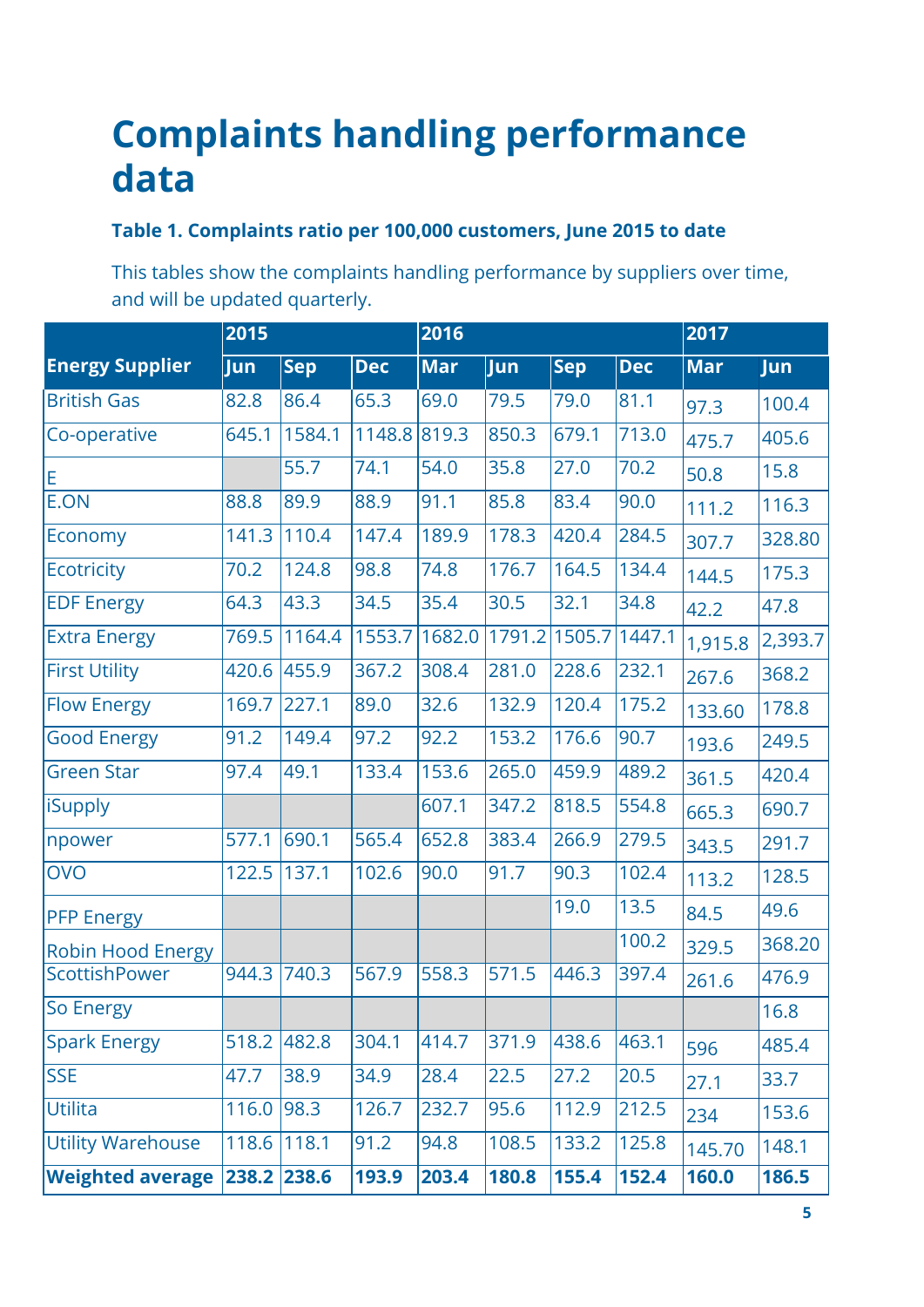Tables 2 and 3 show the past complaints performance data and rankings for the period that this was published for the six large suppliers only.

|                    | 2012       | 2013       |       |            | 2014       |            |            | 2015              |                                  |            |
|--------------------|------------|------------|-------|------------|------------|------------|------------|-------------------|----------------------------------|------------|
| <b>Supplier</b>    | <b>Dec</b> | <b>Mar</b> | Jun   | <b>Sep</b> | <b>Dec</b> | <b>Mar</b> | <b>Jun</b> | <b>Sep</b>        | <b>Dec</b>                       | <b>Mar</b> |
| <b>British Gas</b> | 43.5       | 53.0       | 55.5  | 55.0       | 43.5       | 75.4       | 81.4       | 97.3              | 72.3                             | 83.9       |
| E.ON               | 47.6       | 52.3       | 59.9  | 61.8       | 47.6       | 83.6       | 79.2       | 99.2              | 108.2                            | 101.1      |
| <b>EDF</b> Energy  | 92.6       | 75.5       | 75.5  | 74.2       | 92.6       | 84.5       | 82.7       | 110.4             | 75.1                             | 76.8       |
| <b>Inpower</b>     | 97.3       | 141.9      | 202.5 | 253.1      | 103.1      |            |            | 664.8 647.7 719.4 | 599.0                            | 675.4      |
| <b>SSE</b>         | 24.4       | 29.3       | 38.3  | 32.3       | 24.4       | 38.7       | 33.7       | 45.7              | 44.5                             | 55.1       |
| ScottishPower      | 38.3       | 36.8       | 41.0  | 46.2       | 38.3       |            |            |                   | 197.7 256.0 744.8 1,163.0 1154.6 |            |
| <b>AII</b>         | 52.9       | 61.1       | 72.8  | 78.4       | 53.3       |            |            | 153.9 159.0 236.7 | 258.0                            | 271.1      |

#### <span id="page-6-0"></span>**Table 2. Complaints ratio per 100,000 customers, 2012 - 2015**

#### **Table 3. Supplier rankings, 2012 - 2015**

| <b>Ranking</b>     | $ 2012 $ 2013 |     |            |            |            | 2014 |            |            |            | 2015           |
|--------------------|---------------|-----|------------|------------|------------|------|------------|------------|------------|----------------|
| <b>Supplier</b>    | <b>Dec</b>    | Mar | <b>Jun</b> | <b>Sep</b> | <b>Dec</b> | Mar  | <b>Jun</b> | <b>Sep</b> | <b>Dec</b> | <b>Mar</b>     |
| <b>British Gas</b> |               |     | 3          | 3          | っ          | 4    | 3          |            |            | 3 <sup>1</sup> |
| E.ON               |               |     | 4          | 4          |            |      |            |            |            | 4              |
| <b>EDF Energy</b>  |               |     |            |            |            |      |            |            |            |                |
| Inpower            |               |     | 6          | h          |            | h    | b          |            |            | 5              |
| <b>SSE</b>         |               |     |            |            |            |      |            |            |            |                |
| ScottishPower      |               |     | ⌒          |            |            |      |            |            |            | $6 \mid$       |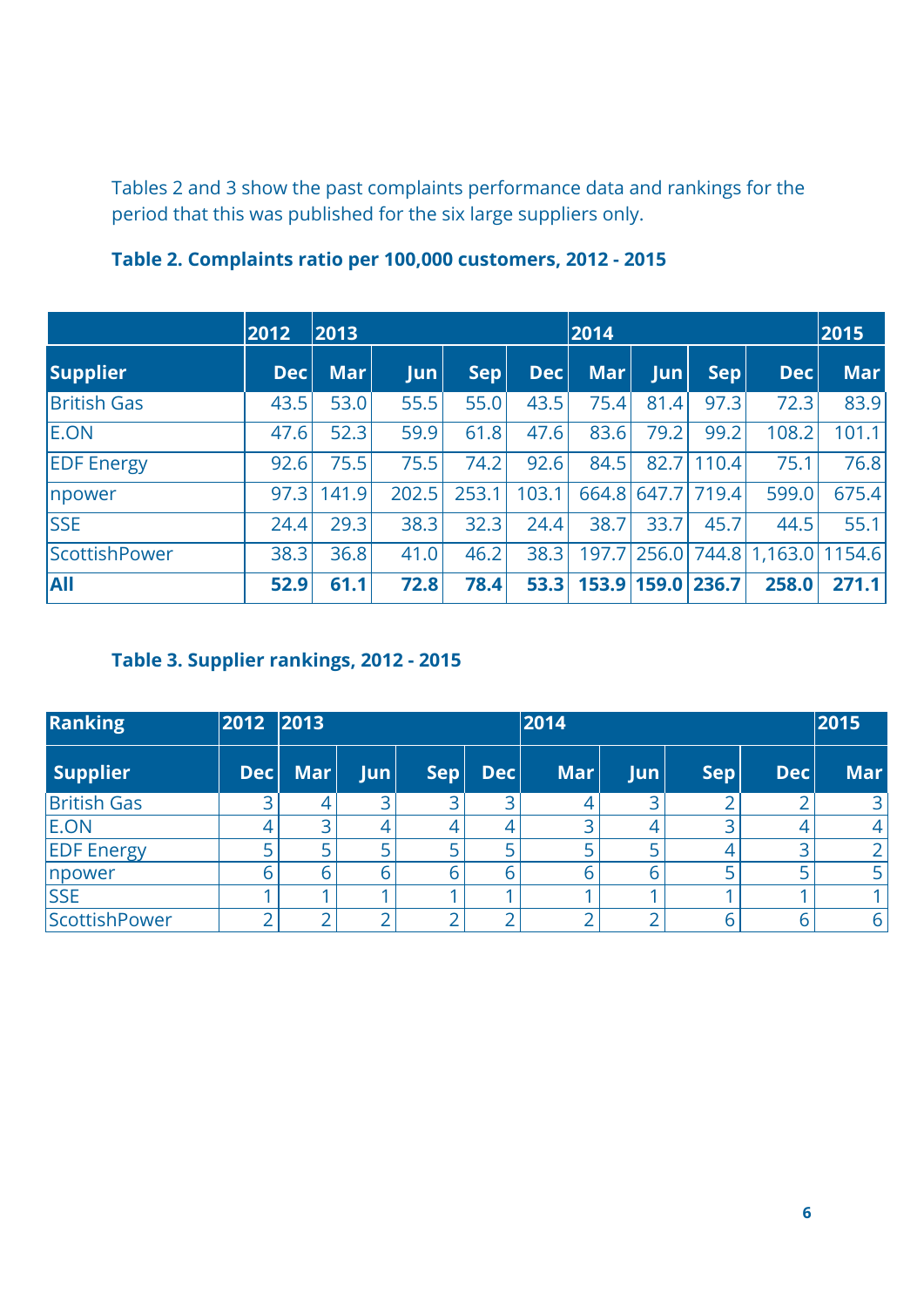# <span id="page-7-1"></span>**Complaints handling league table**

These are the complaints handling league tables, as published quarterly between April 2015 and September 2016. These tables will not be updated in future.

| <b>Rank</b>    | <b>Supplier</b>             | <b>Ratio</b> | <b>Previous</b><br>Quarter<br>Rank (Q2) | <b>Previous</b><br>Quarter<br><b>Ratio</b><br>(Q2) | <b>Movement</b><br>since<br>previous<br>quarter<br>(Q2) | <b>Change in</b><br><b>Ratio since</b><br>previous<br>quarter (Q2) |
|----------------|-----------------------------|--------------|-----------------------------------------|----------------------------------------------------|---------------------------------------------------------|--------------------------------------------------------------------|
| 1              | <b>PFP Energy</b>           | 19           |                                         |                                                    |                                                         | <b>NEW</b><br><b>ENTRANT</b>                                       |
| $\overline{2}$ | E (Gas and<br>Electricity)  | 27           | 3                                       | 35.8                                               |                                                         | $-9$                                                               |
| 3              | <b>SSE</b>                  | 27.2         | 1                                       | 22.5                                               |                                                         | 5                                                                  |
| $\overline{4}$ | <b>EDF</b>                  | 32.1         | $\overline{2}$                          | 30.5                                               |                                                         | $\overline{2}$                                                     |
| 5              | <b>British Gas</b>          | 79           | 4                                       | 79.5                                               |                                                         | $-1$                                                               |
| 6              | <b>E.on Energy</b>          | 83.4         | 5                                       | 79.5                                               |                                                         | $-2$                                                               |
| $\overline{7}$ | <b>OVO Energy</b>           | 90.3         | 6                                       | 90.3                                               |                                                         | $-1$                                                               |
| 8              | Utilita                     | 112.9        | 7                                       | 95.6                                               |                                                         | 17                                                                 |
| 9              | <b>Flow Energy</b>          | 120.4        | 10                                      | 132.9                                              |                                                         | $-12$                                                              |
| 10             | <b>Utility</b><br>Warehouse | 133.2        | 8                                       | 108.5                                              |                                                         | 25                                                                 |
| 11             | <b>Ecotricity</b>           | 164.5        | 12                                      | 176.7                                              |                                                         | $-12$                                                              |
| 12             | <b>Good Energy</b>          | 176.6        | 11                                      | 153.2                                              | $\blacktriangledown$                                    | 23                                                                 |
| 13             | <b>GB Energy</b>            | 198.5        | 9                                       | 125.4                                              |                                                         | 73                                                                 |
| 14             | <b>First Utility</b>        | 228.6        | 15                                      | 281                                                |                                                         | $-52$                                                              |
| 15             | npower                      | 266.9        | 15                                      | 383.4                                              |                                                         | $-116$                                                             |
| 16             | Economy<br><b>Energy</b>    | 420.4        | 13                                      | 178.3                                              |                                                         | 242                                                                |

#### <span id="page-7-0"></span>**Table 4. Complaints handling league table, July to September 2016**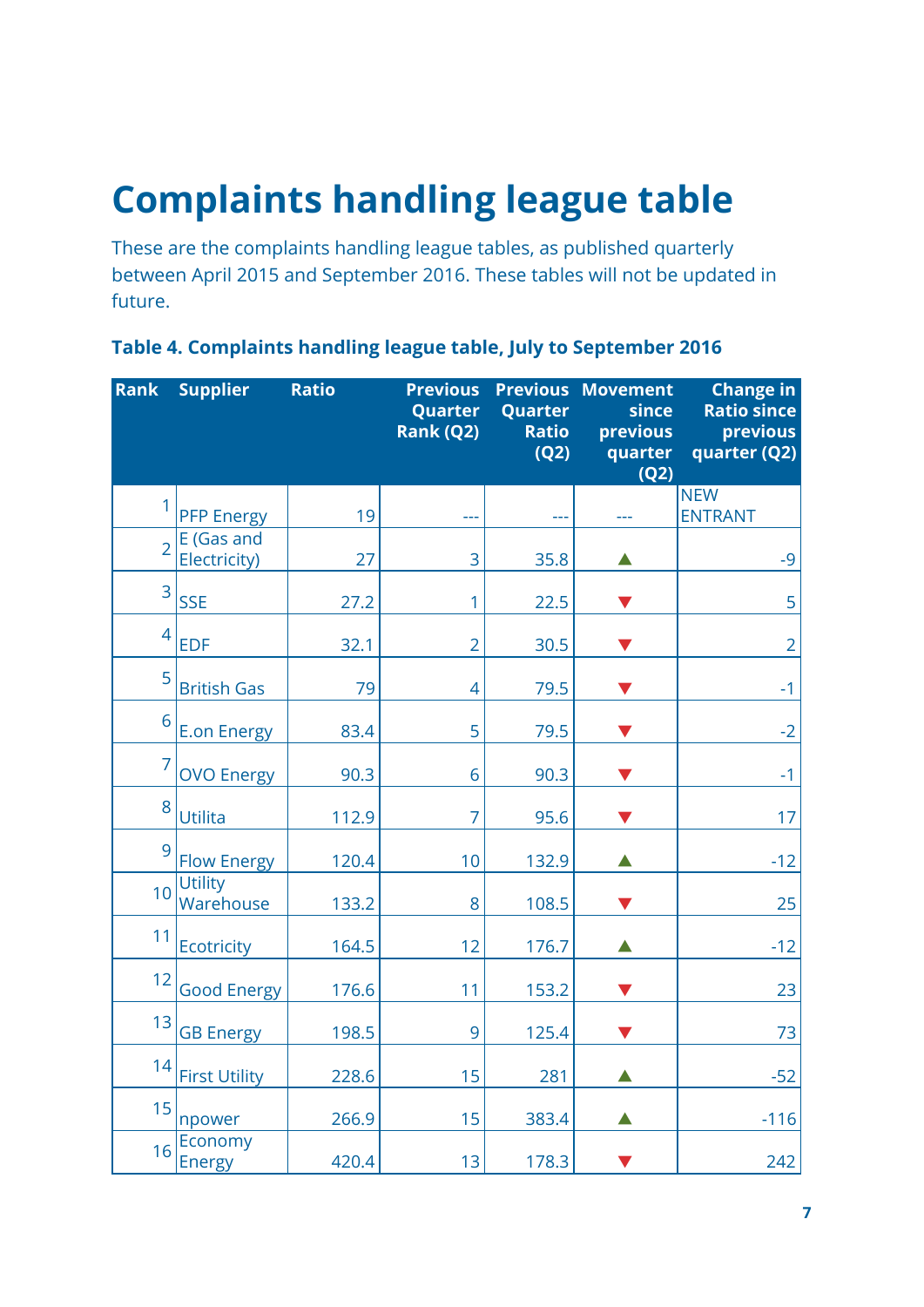| 17 | Spark Energy                | 438.6  | 17 | 371.9  | $\blacktriangleleft$ | 67     |
|----|-----------------------------|--------|----|--------|----------------------|--------|
| 18 | Scottish<br>Power           | 446.3  | 19 | 571.5  |                      | $-125$ |
| 19 | <b>Green Star</b><br>Energy | 459.9  | 14 | 265    |                      | 195    |
| 20 | Co-Operativ<br>e Energy     | 679.1  | 20 | 850.3  | $\blacktriangleleft$ | $-171$ |
| 21 | <b>iSupply</b>              | 818.5  | 16 | 347.2  |                      | 471    |
| 22 | <b>Extra Energy</b>         | 1505.7 | 21 | 1791.2 |                      | $-285$ |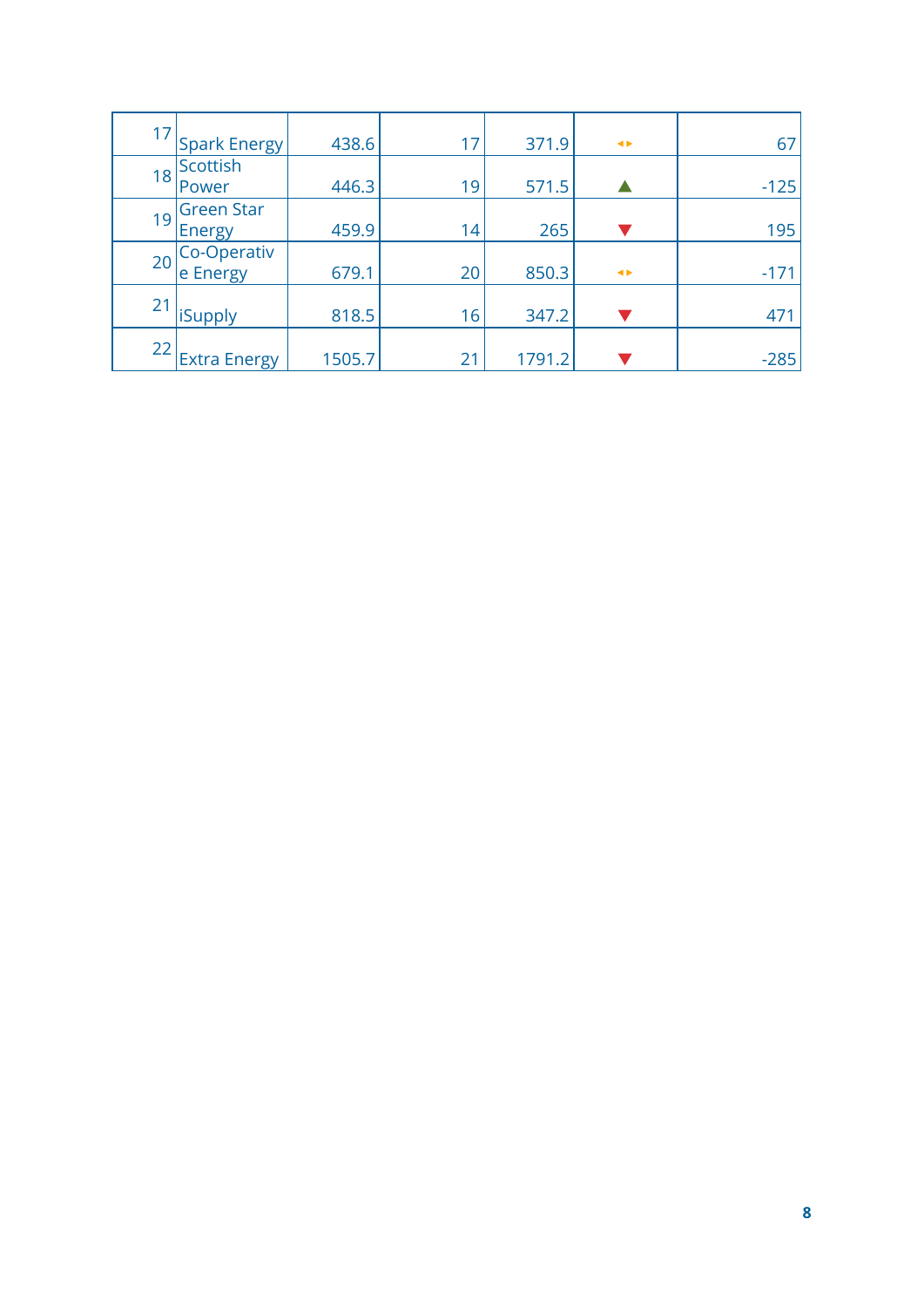|                | <b>Ranking Supplier</b>       | <b>Complaints ratio</b> | <b>Ratio (previous</b><br>quarter) |
|----------------|-------------------------------|-------------------------|------------------------------------|
| $\mathbf{1}$   | <b>SSE</b>                    | 22.5                    | 28.4                               |
| $\overline{2}$ | <b>EDF Energy</b>             | 30.5                    | 35.4                               |
| 3              | E (Gas and<br>Electricity)    | 35.8                    | 54.0                               |
| $\overline{4}$ | <b>British Gas</b>            | 79.5                    | 69.0                               |
| 5              | E.ON                          | 85.8                    | 91.1                               |
| 6              | <b>Ovo Energy</b>             | 91.7                    | 90.0                               |
| $\overline{7}$ | <b>Utilita</b>                | 95.6                    | 232.7                              |
| 8              | <b>Utility Warehouse</b>      | 108.5                   | 94.8                               |
| 9              | <b>GB Energy</b>              | 125.4                   | N/A                                |
| 10             | <b>Flow Energy</b>            | 132.9                   | 32.6                               |
| 11             | <b>Good Energy</b>            | 153.2                   | 92.2                               |
| 12             | <b>Ecotricity</b>             | 176.7                   | 74.8                               |
| 13             | <b>Economy Energy</b>         | 178.3                   | 189.9                              |
| 14             | <b>Green Star Energy</b>      | 265.0                   | 153.6                              |
| 15             | <b>First Utility</b>          | 281.0                   | 308.4                              |
| 16             | iSupply                       | 347.2                   | 607.1                              |
| 17             | <b>Spark Energy</b>           | 371.9                   | 414.7                              |
| 18             | npower                        | 383.4                   | 652.8                              |
| 19             | <b>Scottish Power</b>         | 571.5                   | 558.3                              |
| 20             | Co-Operative<br><b>Energy</b> | 850.3                   | 819.3                              |
| 21             | <b>Extra Energy</b>           | 1791.2                  | 1,682.0                            |

## <span id="page-9-0"></span>**Table 5. Complaints handling league table, April to June 2016**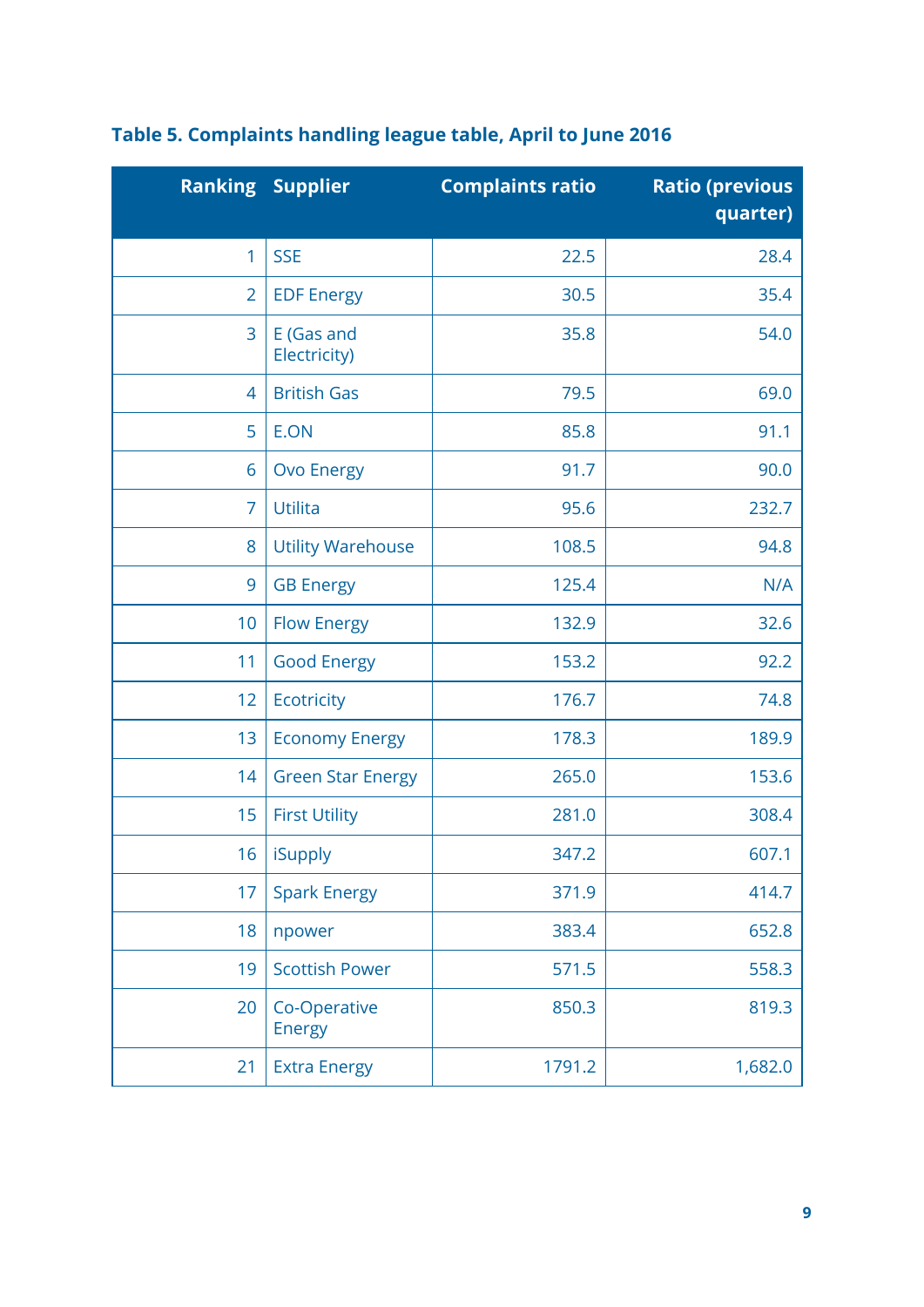|                | <b>Rank Supplier</b>               | <b>Ratio</b> | <b>Movement</b><br>since Oct -<br><b>Dec 2015</b> | <b>Previous</b><br>ratio (Oct -<br><b>Dec 2015)</b> | <b>Previous rank</b><br>(Oct - Dec 2015) |
|----------------|------------------------------------|--------------|---------------------------------------------------|-----------------------------------------------------|------------------------------------------|
| 1              | <b>SSE</b>                         | 28.4         |                                                   | 34.9                                                | $\overline{2}$                           |
| $\overline{2}$ | <b>Flow Energy</b>                 | 32.6         |                                                   | 89.0                                                | 6                                        |
| 3              | <b>EDF Energy</b>                  | 35.4         | $\blacktriangledown$                              | 34.5                                                | $\mathbf{1}$                             |
| 4              | E (Gas and<br>Electricity)         | 54.0         | $\blacktriangleleft$                              | 74.1                                                | 4                                        |
| 5              | <b>British Gas</b>                 | 69.0         |                                                   | 65.3                                                | 3                                        |
| 6              | <b>Ecotricity</b>                  | 74.8         |                                                   | 98.8                                                | 9                                        |
| $\overline{7}$ | <b>OVO Energy</b>                  | 90.0         |                                                   | 102.6                                               | 10                                       |
| 8              | E.ON                               | 91.1         |                                                   | 88.9                                                | 5                                        |
| 9              | <b>Good Energy</b>                 | 92.2         |                                                   | 97.2                                                | 8                                        |
| 10             | <b>Utility</b><br>Warehouse        | 94.8         |                                                   | 91.2                                                | $\overline{7}$                           |
| 11             | <b>Green Star</b><br><b>Energy</b> | 153.6        |                                                   | 133.4                                               | 12                                       |
| 12             | Economy<br><b>Energy</b>           | 189.9        |                                                   | 147.4                                               | 13                                       |
| 13             | Utilita                            | 232.7        |                                                   | 126.7                                               | 11                                       |
| 14             | <b>First Utility</b>               | 308.4        |                                                   | 367.2                                               | 15                                       |
| 15             | <b>Spark Energy</b>                | 414.7        |                                                   | 304.1                                               | 14                                       |
| 16             | Scottish<br>Power                  | 558.3        |                                                   | 567.9                                               | 17                                       |
| 17             | <b>iSupply</b>                     | 607.1        |                                                   | --                                                  |                                          |
| 18             | npower                             | 652.8        | v                                                 | 565.4                                               | 16                                       |
| 19             | Co-Operative<br><b>Energy</b>      | 819.3        |                                                   | 1148.8                                              | 18                                       |
| 20             | <b>Extra Energy</b>                | 1682         |                                                   | 1553.7                                              | 19                                       |

## <span id="page-10-0"></span>**Table 6. Complaints handling league table, January to March 2016**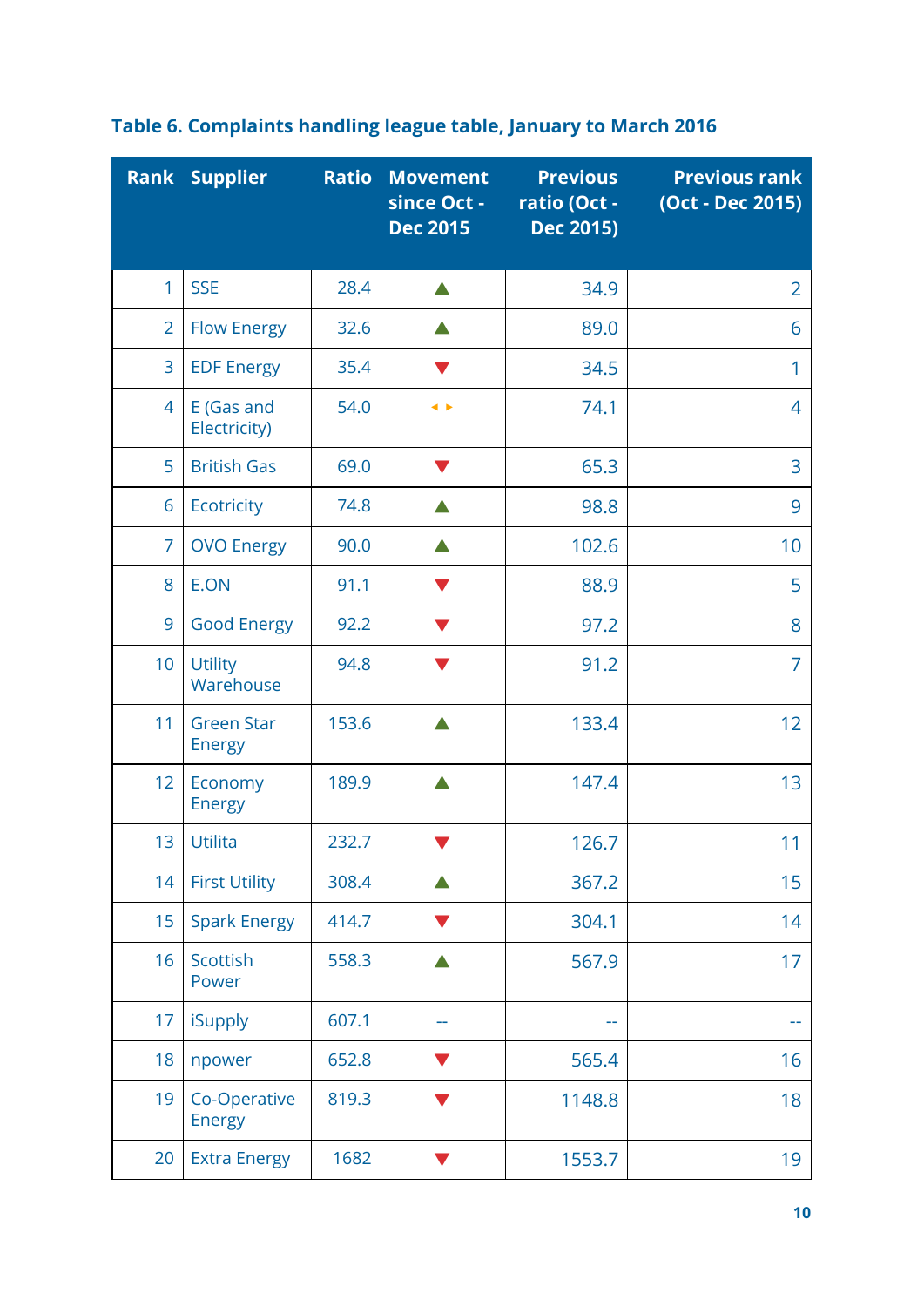|                 | <b>Rank Supplier</b>               | <b>Ratio</b> | <b>Previous ratio</b><br>(July - September 2015) |
|-----------------|------------------------------------|--------------|--------------------------------------------------|
| 1               | <b>EDF Energy</b>                  | 34.5         | 43.3                                             |
| $\overline{2}$  | <b>SSE</b>                         | 34.9         | 38.7                                             |
| 3               | <b>British Gas</b>                 | 65.3         | 86.4                                             |
| 4               | E                                  | 74.1         | 55.7                                             |
| 5               | E.ON                               | 88.9         | 89.9                                             |
| 6               | <b>Flow Energy</b>                 | 89           | 227.1                                            |
| $\overline{7}$  | <b>Utility</b><br>Warehouse        | 91.2         | 118.1                                            |
| 8               | <b>Good Energy</b>                 | 97.2         | 149.4                                            |
| 9               | <b>Ecotricity</b>                  | 98.8         | 124.8                                            |
| 10              | <b>OVO Energy</b>                  | 102.6        | 137.1                                            |
| 11              | <b>Utilita</b>                     | 126.7        | 98.3                                             |
| 12              | <b>Green Star</b><br><b>Energy</b> | 133.4        | 49.1                                             |
| 13              | Economy<br><b>Energy</b>           | 147.4        | 110.4                                            |
| 14              | <b>Spark Energy</b>                | 304.1        | 482.8                                            |
| 15 <sub>1</sub> | <b>First Utility</b>               | 367.2        | 455.9                                            |
| 16              | npower                             | 565.4        | 690.1                                            |
| 17              | ScottishPower                      | 567.9        | 740.3                                            |
| 18              | Co-Operative<br><b>Energy</b>      | 1148.8       | 1584.1                                           |
| 19              | <b>Extra Energy</b>                | 1553.7       | 1164.4                                           |

## <span id="page-11-0"></span>**Table 7. Complaints handling league table, October to December 2015**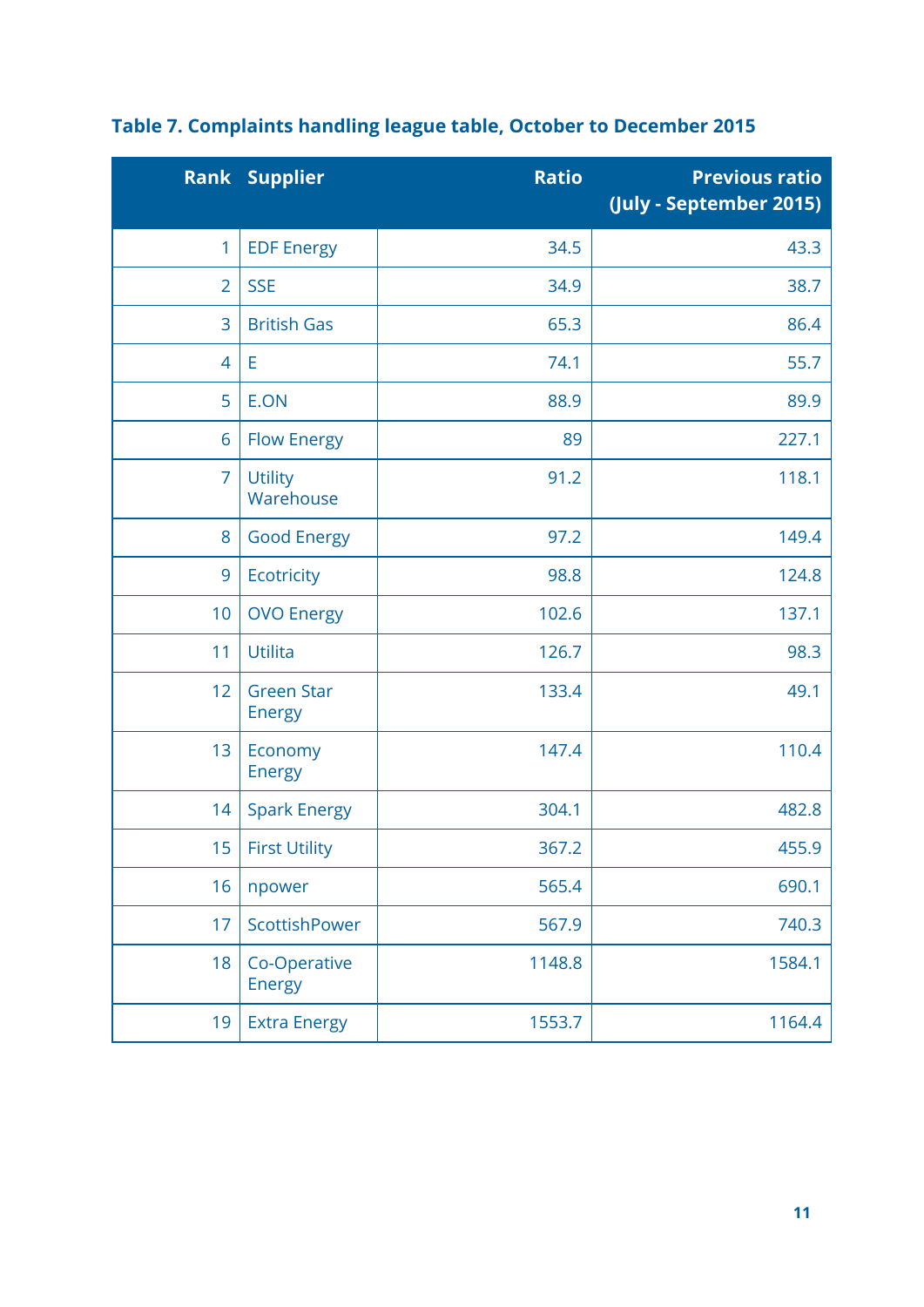|                | <b>Rank Supplier</b>          | <b>Ratio</b> | <b>Movement</b><br>since April -<br><b>June 2015</b> | <b>Previous rank</b><br>(April - June<br>2015) |
|----------------|-------------------------------|--------------|------------------------------------------------------|------------------------------------------------|
| 1              | <b>SSE</b>                    | 38.9         | $\rightarrow$                                        | 1                                              |
| $\overline{2}$ | <b>EDF Energy</b>             | 43.3         | $\blacksquare$                                       | $\overline{2}$                                 |
| 3              | <b>Green Star Energy</b>      | 49.1         |                                                      | 7                                              |
| 4              | E (Gas and<br>Electricity)    | 55.7         |                                                      |                                                |
| 5              | <b>British Gas</b>            | 86.4         | $\blacktriangledown$                                 | 4                                              |
| 6              | E.ON                          | 89.9         | $\blacktriangledown$                                 | 5                                              |
| $\overline{7}$ | Utilita                       | 98.3         |                                                      | 8                                              |
| 8              | <b>Economy Energy</b>         | 110.4        |                                                      | 11                                             |
| 9              | <b>Utility Warehouse</b>      | 118.1        | ◆                                                    | 9                                              |
| 10             | Ecotricity                    | 124.8        |                                                      | 3                                              |
| 11             | <b>OVO Energy</b>             | 137.1        |                                                      | 10                                             |
| 12             | <b>Good Energy</b>            | 149.4        | V                                                    | 6                                              |
| 13             | <b>Flow Energy</b>            | 227.1        | V                                                    | 12                                             |
| 14             | <b>First Utility</b>          | 455.9        |                                                      | 13                                             |
| 15             | <b>Spark Energy</b>           | 482.8        |                                                      | 14                                             |
| 16             | npower                        | 690.1        |                                                      | 15                                             |
| 17             | ScottishPower                 | 740.3        |                                                      | 18                                             |
| 18             | <b>Extra Energy</b>           | 1164.4       | V                                                    | 17                                             |
| 19             | Co-Operative<br><b>Energy</b> | 1584.1       | V                                                    | 16                                             |

## <span id="page-12-0"></span>**Table 8. Complaints handling league table, July to September 2015**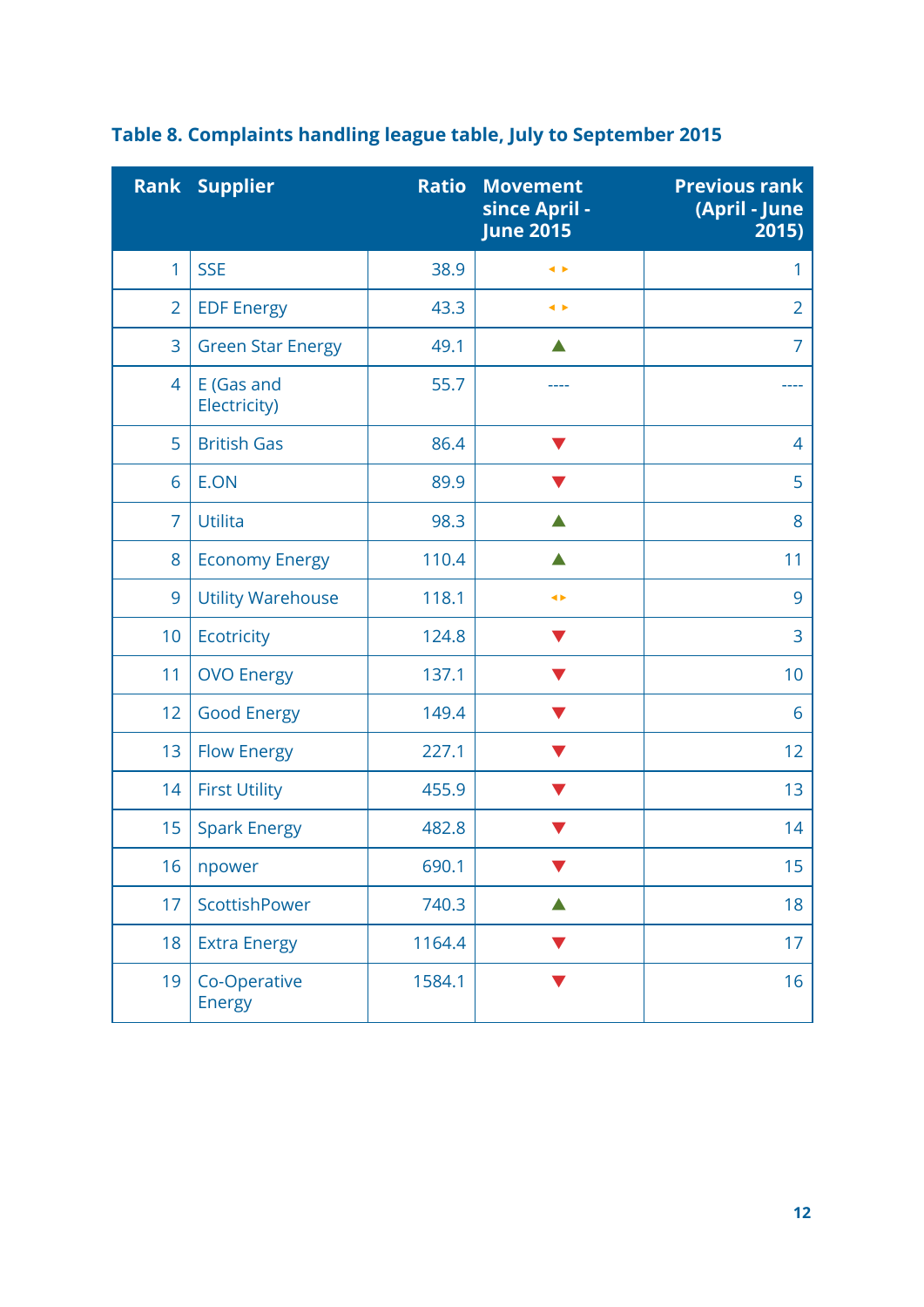|                | <b>Rank Supplier</b>       | <b>Ratio</b> |
|----------------|----------------------------|--------------|
| $\overline{1}$ | <b>SSE</b>                 | 47.7         |
| $\overline{2}$ | <b>EDF</b>                 | 64.3         |
| 3              | <b>Ecotricity</b>          | 70.2         |
| $\overline{4}$ | <b>British Gas</b>         | 82.8         |
| 5              | E.ON                       | 88.8         |
| 6              | <b>Good Energy</b>         | 91.2         |
| $\overline{7}$ | <b>Green Star</b>          | 97.4         |
| 8              | Utilita                    | 116.0        |
| 9              | <b>Utility Warehouse</b>   | 118.6        |
| 10             | <b>OVO</b>                 | 122.5        |
| 11             | Economy                    | 141.3        |
| 12             | <b>Flow Energy</b>         | 169.7        |
| 13             | <b>First Utility</b>       | 420.6        |
| 14             | <b>Spark</b>               | 518.2        |
| 15             | npower                     | 577.1        |
| 16             | <b>Co-operative Energy</b> | 645.1        |
| 17             | <b>Extra Energy</b>        | 769.5        |
| 18             | ScottishPower              | 944.3        |

## <span id="page-13-0"></span>**Table 9. Complaints handling league table, April to June 2015**